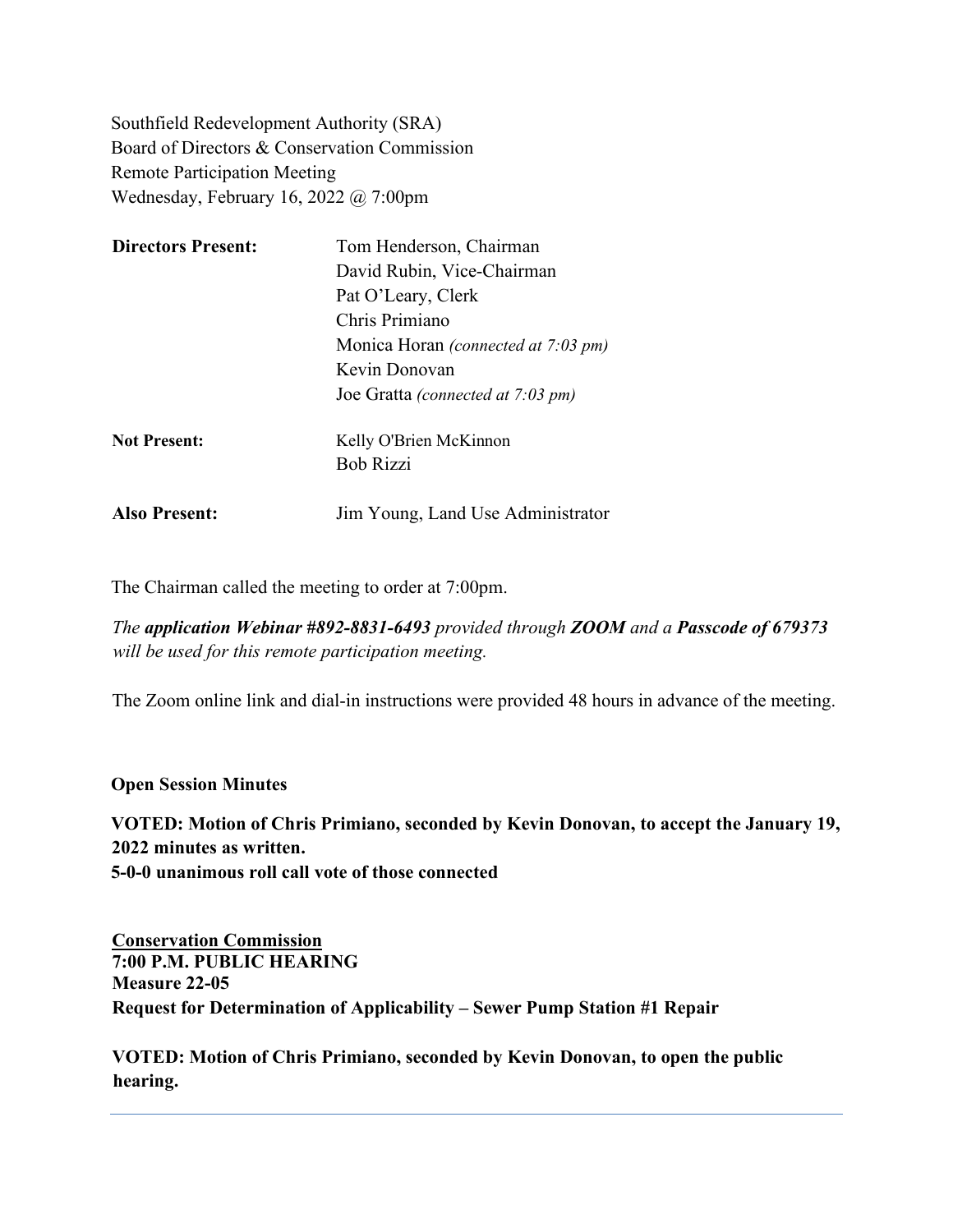## **5-0-0 unanimous roll call vote of those connected**

Appearing before the commission were Dale Horsman and Gene Crouch, of Vanasse, Hangen, Brustlin, Inc. (VHB).

Mr. Young said a substantial groundwater infiltration issue exists at the pump station. He said the existing pump station needs immediate repair.

Mr. Horsman, Project Manager, said they have to pinpoint the location of the infiltration, which currently is assumed to be at the pipe connection to the equalization tank. He said they are proposing a trenchless contractor who will, hopefully, resolve issues trenchlessly.

Mr. Crouch described the project and wetland protection:

- Work will be in close proximity to wetlands, within the outer 100 ft. of the Riverfront Area of the West Branch of French's Stream
- If work can come from within the structures, there will be no alteration to the area
- If there is a need to excavate, they would expect to receive (from the contractor) a dewatering plan and a plan for soil management

Jonathan Niro, environmental scientist with Beta Group, recommends:

- Compost filter tubes in lieu of straw wattles
- If dewatering is required, direct the water to a fractank for testing
- Stockpile soil over poly sheeting away from the work site
- Provided special conditions are included, a Negative 2B or Negative 2 or Negative 3 would be appropriate

Ms. White, an independent observer of wetland filings, said in 2014 the Wetlands Protection Act was amended to permit work on public sewers, making it exempt. She recommended approval as exempt, or issue a Negative Determination, and stated that the resource areas cannot be impacted, or a Notice of Intent may be required.

Chairman Henderson noted that this property, including the pump station, is owned by LStar, and the project may not be exempt.

Mr. Horsman said they will not be shutting down the pump station; the pump station needs to be drained down, a temporary bypass system installed, and the operator (Williamson) will be there during the work.

Chairman Henderson recommended issuance of the Determination and said the project can be revisited if it becomes more complicated.